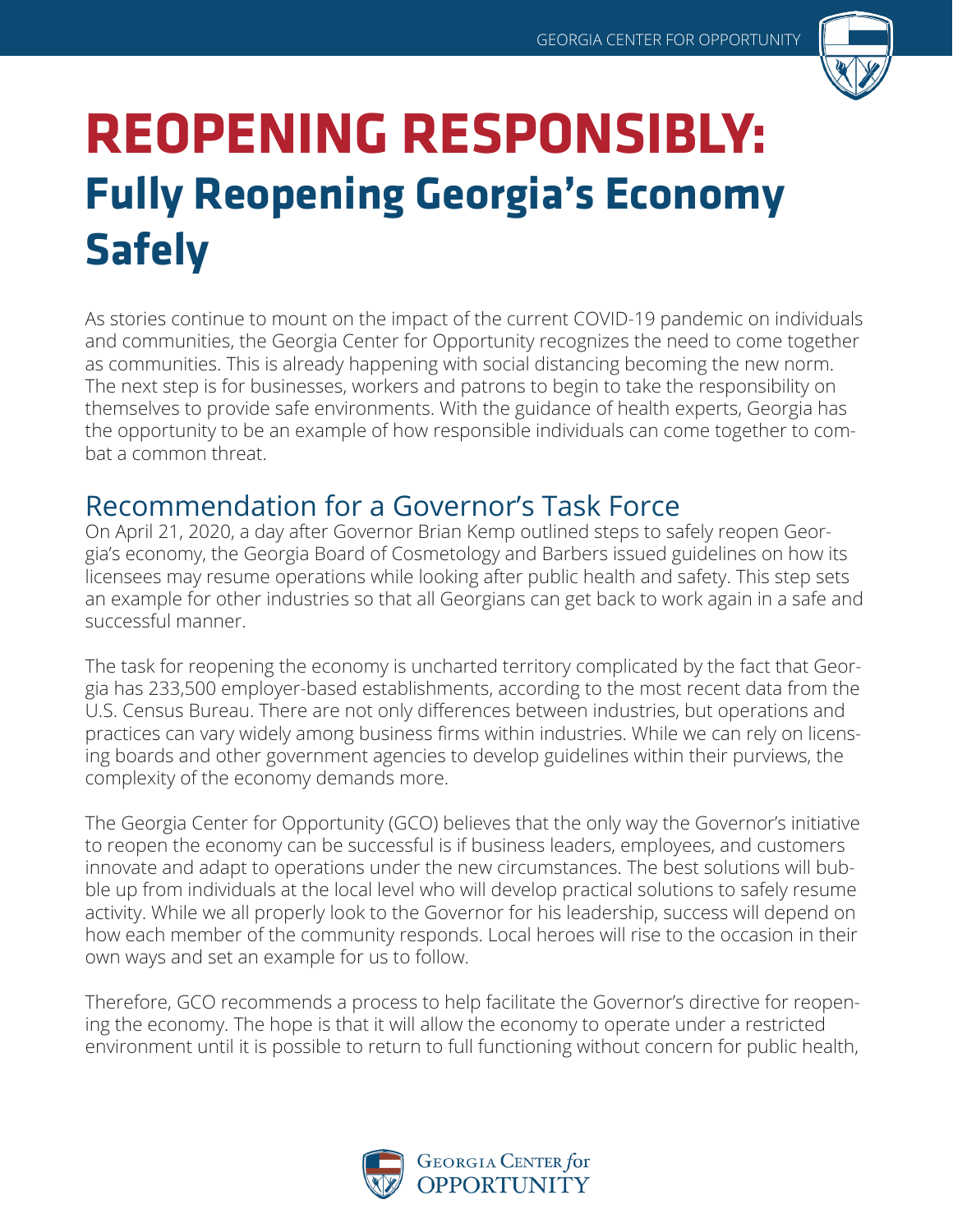

such as having the population protected with a Covid-19 vaccine or a medication available that is both safe and effective against the virus.

To help ensure the success of reopening the economy, GCO recommends the Governor establish a task force to invite business leaders to submit guidelines specific to their industries. The Governor can use these industry-specific guidelines produced by this process to help him make further decisions on how to effectively and safely bring Georgia's economy fully back. Furthermore, by making the guidelines available publicly, it will help others determine the best ways they, too, can resume activities safely.

## Role of the Task Force

The proposed task force will notify business leaders of the opportunity to set up teams for their industry. These teams will draw up guidelines on how businesses in their industry will resume operations in a safe manner, consistent with CDC guidelines and other guidance provided by the Commissioner of Public Health.

The task force may initiate contact with business leaders and invite other industries to form teams. Businesses are responsible for writing the guidelines. In other words, the task force will not write the guidelines. Its job is to facilitate the process and to assist where needed. This approach relies on innovation and the resilience of individuals that have been the hallmark of American prosperity. It also recognizes that the best solutions rise up from individuals at the local level.

The members of the task force should be state officials and key government staff of the Governor's choosing, and the Governor may elect to appoint private citizens to participate in the task force as well. For example, among those the Governor chooses for the task force may include the economic development commissioner, the labor commissioner, key staff from the Governor's office, an economic advisor, and perhaps a well-known business leader.

## Infectious Disease Guidance

Under the proposal, the Commissioner of Public Health plays a critical role. Business leaders, employees, and customers need good and trustworthy information to help them make good decisions. Therefore, the Commissioner will provide guidance, including forwarding CDC information, on how to stop the spread of infectious disease. It is important to formalize her role in this process so that her team can be fully engaged in providing guidance to businesses, employees, and customers.

The information provided by the Commissioner will be crucial to the business teams, allowing them to develop their industry-specific guidelines. As new information and technologies on